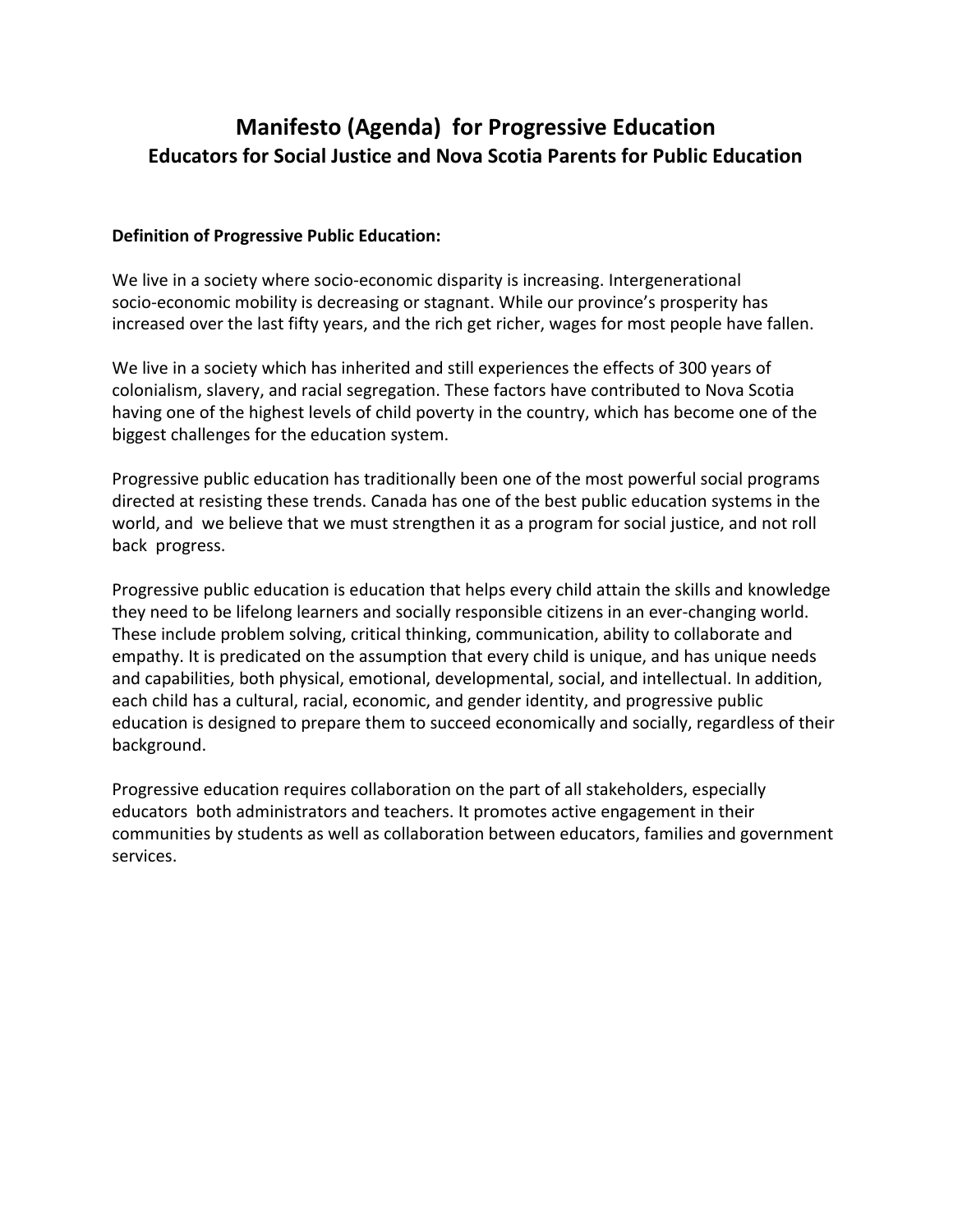**ESJ and NS Parents for Public Education** are working together to promote progressive public education in this province. We have identified several challenges to it:

# **1. Weakening of Community Engagement**

Given the importance of community engagement, it is ironic that the Nova Scotia Liberal government has, in the past six years, weakened or destroyed opportunities for public engagement in the education system, concentrating power in the hands of government officials and diminishing or eliminating the institutions of citizen involvement.

It has wiped out elected school boards, left the role of School Advisory Councils undefined, and changed education policy in an arbitrary and high-handed fashion. It has centralized curriculum development and decision making in the Department of Education and Early Childhood Development, and this has resulted in a lack of local input from the regions.

## **We recommend the following action items to combat the weakening of community engagement:**

- B**oost community engagement through restoring regional, elected councils or boards which would have decision-making power over some aspects of curriculum, etc.**
- **● Support and augment the role of the School Advisory Councils.**
- **● Build relationships with parents and community, including diverse voices even when they are difficult to find.**
- **● Publication 2-3 times per year reach out to similar groups across the province and country. Share best practices, research etc.**

# **2. The Impact of Austerity**

In order to deliver programs and services citizens need, governments collect revenues and make expenditures. Austerity is a political program that aims to reduce the size and impact of government and governmental institutions by cutting revenues (mostly taxes) and subsequently cutting expenditures (mostly social programs), asserting that it can no longer afford to provide those services.

Education is part of the Nova Scotia government's austerity agenda. This has meant cuts to education, resulting in the inadequate implementation of the inclusion policy, insufficient staff hiring and the less funding for professional development. This has led to the triage of kids with special needs, and long wait times for assessment forcing those with means to pursue private sector solutions while those without means forego attention. It has also meant dwindling supports within the classroom and larger class sizes.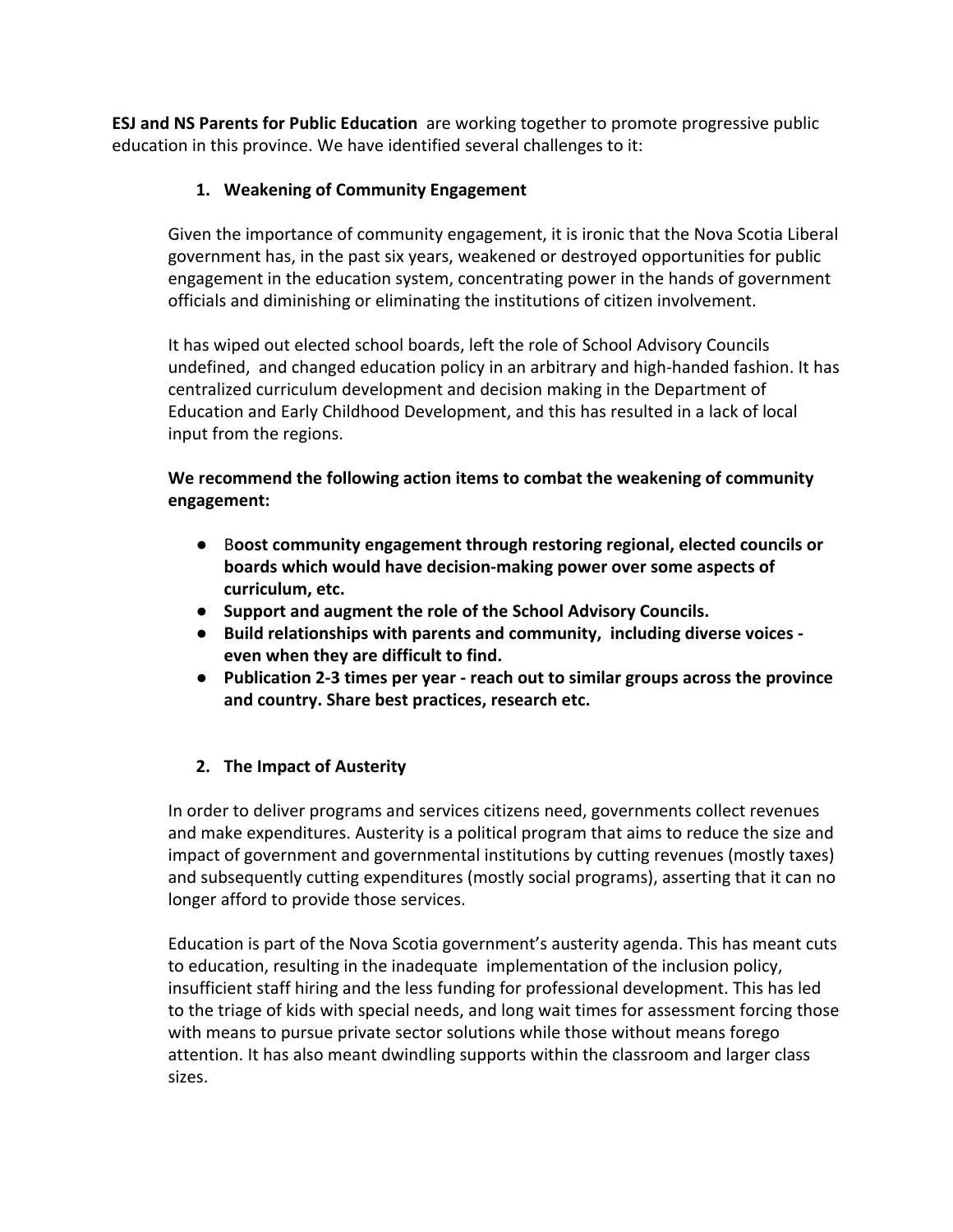With the erosion of public education due to austerity, creeping privatization occurs as parents with means choose private schools, and parents who have children with disabilities get vouchers for private schools. The centralization of power, a byproduct of austerity, also results in more standardized curriculum materials and tests, which tends to favour corporations such as Pearson, Nelson etc. over locally produced materials.

## **We recommend the following action items to combat the erosion of our public education by austerity measures**

- **Include adequate funding for inclusion, more funding for pedagogical development, adequate maintenance funds for school buildings and salaries that keep up with the NS cost of living and the median salary for employees across Canada. Also keep class sizes to manageable levels.**
- **Advocate for more preparation/collaboration time for teachers**
- **Advocate for meaningful government investment in poverty reduction (raise the minimum wage, increase social assistance, affordable housing initiatives, social programmes etc).**
- **Resist privatization where it occurs eg. private tutoring firms, charter schools, government funding for private schools. Support local curriculum development: groups of teachers work together to develop new courses, PD days working together with consultants - more local, relevant material, alternative curricula**

### **3. Weakening of the Nova Scotia Teachers Union**

This government has attacked the teachers union and eroded collective bargaining. The government has removed the right to strike, restricted the scope of what can be negotiated, and taken the principals and specialists (psychologists and speech/language therapists) out of the union. This has combined to divide and conquer, has made it more difficult for the necessary collaboration among administrators, specialists, and teachers for progressive education to happen.

It has also rendered those positions outside the union less desirable, with fewer protections in place, and less bargaining power to incumbents. This will eventually have an impact on the education system's ability to attract the best people to these positions.

# **We recommend the following action items to resist the wilful damage to collective bargaining rights for teachers:**

● Advocate for returning to respectful collective bargaining in which employees' charter rights and past agreements are respected.